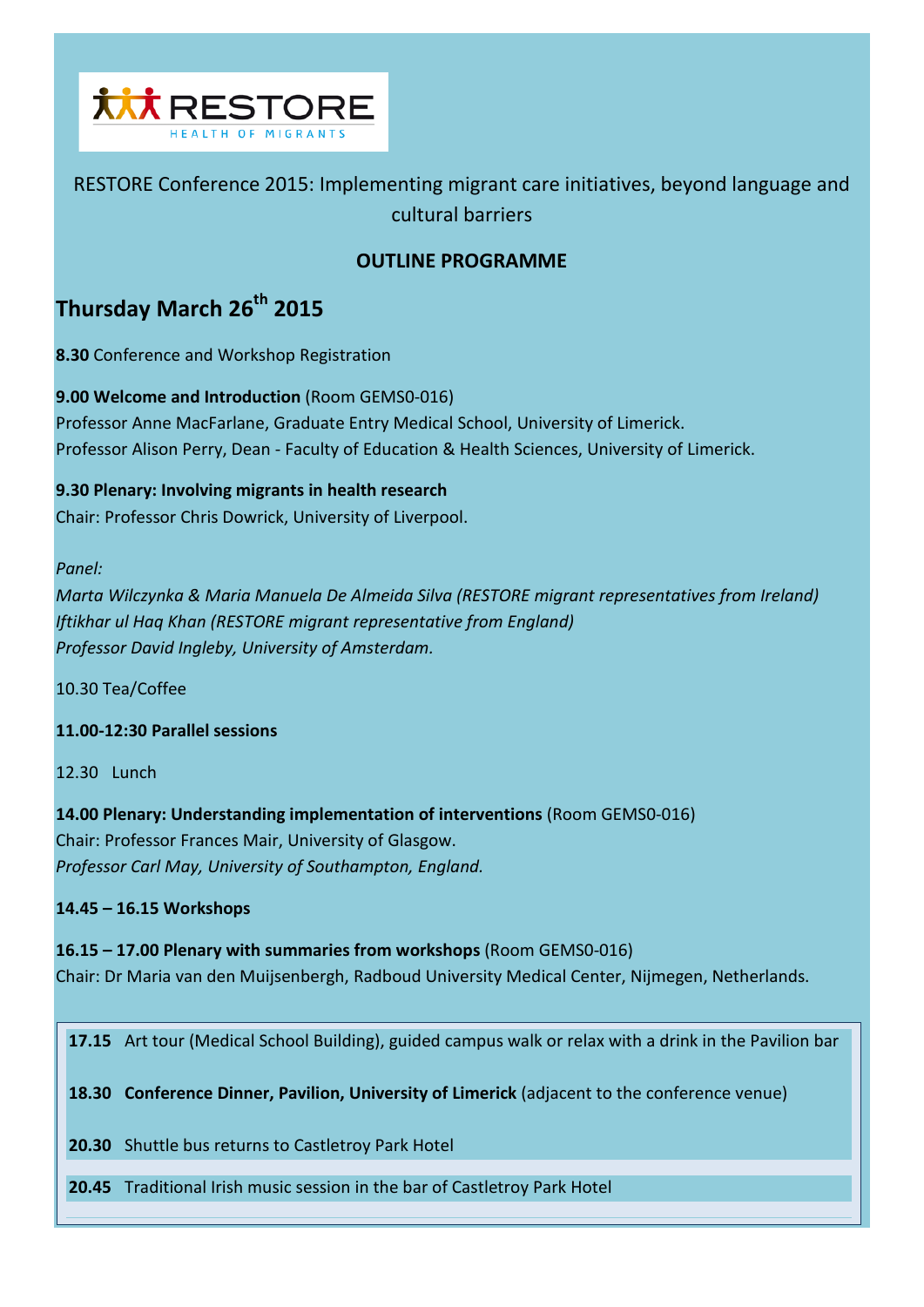# **Friday March 27th 2015**

**8.30** Shuttle bus leaves Castletroy Park Hotel for conference venue

# **9.00 – 10.20 Parallel Sessions**

## 10.20 Coffee

# **10.50 AFTA Thought interactive training presentation** (Room GEMS0-016)

AFTA Thought are specialist training consultants with more than twenty years' experience. They specialise in training through drama to bring issues, policies and legislation to life. They offer training in equality and diversity amongst many other areas.

**11.15 – 12.45 Plenary: Advancing policy to improve healthcare for migrants** (Room GEMS0-016) Chair: Professor Anne MacFarlane, University of Limerick.

Ambiguity and Ambivalence: Exploring cross-cultural communication in healthcare – Dr Nicky Burns, University of Glasgow.

Policy guidance for cross-cultural communication: Learning from the RESTORE journey – Professor Catherine O'Donnell, University of Glasgow.

## *Panel:*

*Dr Lilja Gretarsdottir, Council of Europe, Strasbourg, France. Dr Santino Severoni, WHO European Office for Investment for Health and Development, Venice, Italy. Roumyana Petrova-Benedict, International Organisation for Migration, Brussels, Belgium*.

# **12.45 Conference Close**

**13.00** Brown bag lunch Shuttle bus returns to Castletroy Park Hotel









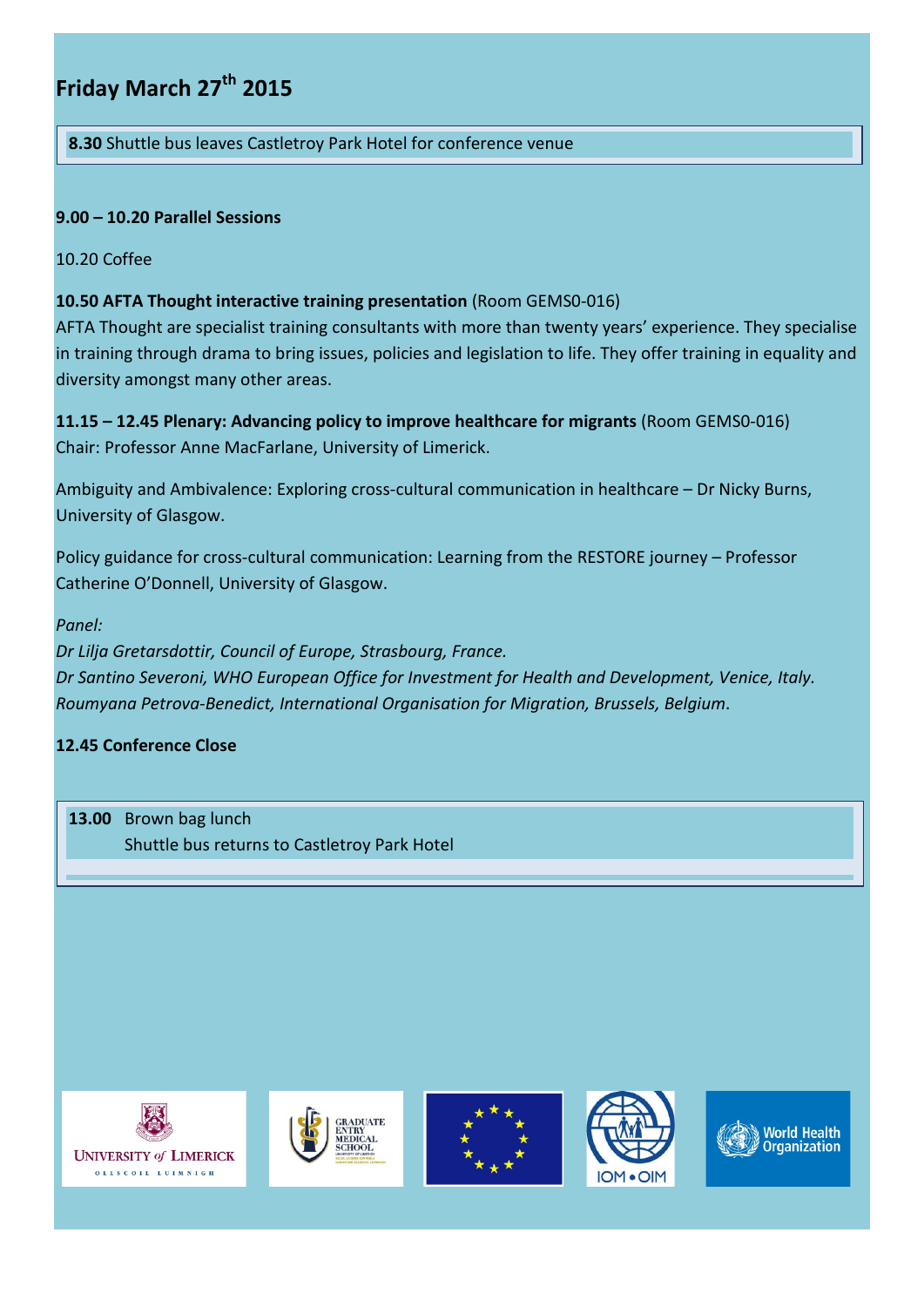# **Parallel Sessions - Thursday 26<sup>th</sup> March**

## **1- Cultural competence (GEMS0-016)**

Chair: Dr Wolfgang Spiegel, Medical University of Vienna.

11.00 Biomedical pluralism and transnational care-seeking: implications for culturally competent care – *Judith Sim, School of Biomedical Sciences, University of Edinburgh*.

11.20 The treatment of mental health problems of undocumented migrants by general practitioners: what are the views, experiences and expectations of the undocumented migrants and GPs? – *Dr Erik Teunissen, Radboud University Medical Center, Nijmegen ,Netherlands*.

11.40 Cultural differences in communication about incurable cancer: "keeping hope alive" or "the right to know" how to handle conflicting preferences. Views and experiences of Turkish patients in Turkey and the Netherlands and of Turkish and Dutch Physicians, a cross-national qualitative study – *Dr Maria van de Muijsenbergh, Radboud University Medical Center, Nijmegen, Netherlands*.

12.00 Development of a culturally and linguistically appropriate web tool for the support of sexually abused migrant domestic workers (the COMMUNAID project) – *Dr Maria Papadakaki, Technological Educational Institute of Crete, Greece.*

## **2- Implementation research (GEMS0-028)**

Chair: Professor Christos Lionis, University of Crete.

11.00 Macro, meso and network level influences on long term condition self-management: metasynthesis and stakeholder accounts of commonalities and differences across six European countries – *Professor Anne Rogers, NIHR CLAHRC Wessex, UK.*

11.20 RESTORE - selecting guidelines and training initiatives for implementation: Sense-making and engagement work - *Aristoula Saridaki, University of Crete.*

11.40 RESTORE - translating guidelines and training initiatives into practice: Collective action work - *Katja Gravenhorst, University of Liverpool.*

12.00 'Let us talk' - Including people with communication challenges as co-researchers in service evaluation: A participatory health research study– *Ruth McMenamin, National University of Ireland, Galway.*

## **3- Access to healthcare (GEMS0-029)**

Chair: Professor Catherine O'Donnell, University of Glasgow.

11.00 The Health for All network: an institutional response to a multicultural urban population – *Dr Patricia Hudelson, Geneva University Hospital, Switzerland.*

11.20 Informal interpreting among Turkish migrant patients in Dutch general practice *– Rena Zendedel, University of Amsterdam.*